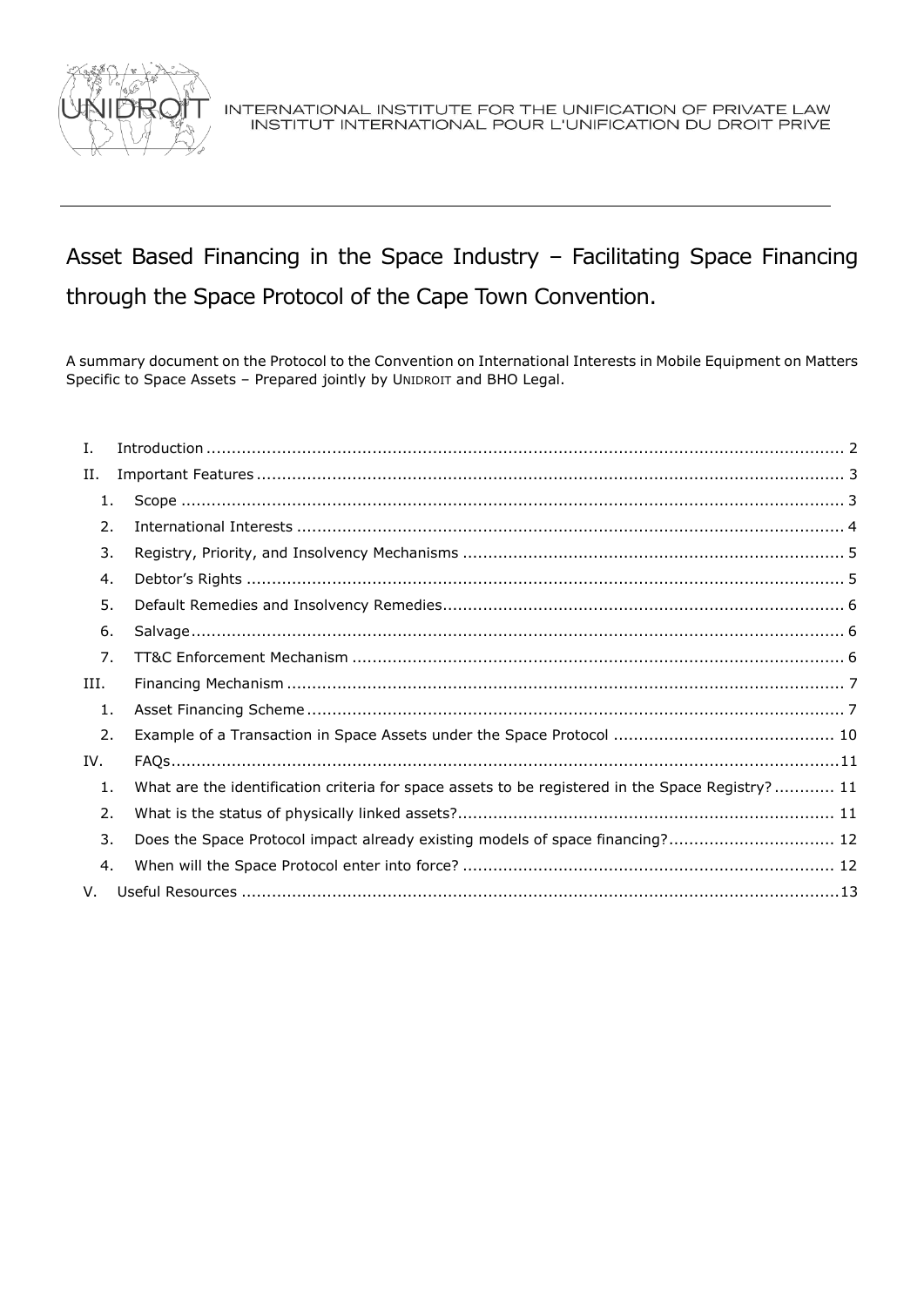## <span id="page-1-0"></span>**I. Introduction**

National laws on secured financing vary widely from one country to another. Some jurisdictions are highly supportive of security interests, while others are more restrictive. Security interests may lose their validity when high value mobile equipment is moved from one country to another, or is launched into outer space (where it may be under the jurisdiction and control of another State rather than that who's law applies to the security interest), as security interests are governed by the law of the State where the property is located. It was anticipated that an autonomous international interest may decrease the risks and costs associated to the financing of high value mobile equipment.

Accordingly, the Cape Town Convention establishes an autonomous international interest in relation to several types of high value mobile equipment such as aircraft equipment, railway rolling stock, and space assets which is protected by registration in an International Registry. It also provides clarity about the applicable law and protection against loss of the security interest when there is a change of jurisdiction.

The Cape Town Convention, which lays down the general rules was adopted in Cape Town, South Africa, on 16 November 2001. The last of the so far three asset-specific Protocols to the Cape Town Convention, the Protocol to the Convention on International Interests in Mobile Equipment on Matters Specific to Space Assets (Space Protocol),<sup>[1]</sup> was adopted by 40 States at a Diplomatic Conference on 9 March 2012 in Berlin, Germany. It adapts and specifies the general rules laid down in the Cape Town Convention, considering the distinctive features of space financing and the special environment in which space activities are undertaken.

The Cape Town Convention system operates by reducing a creditor's risk and by enhancing legal predictability in the transactions covered under it thereby enabling more secure transactions of high value assets to take place with reduced costs. Its Protocols are tailored to address the specific financing needs of individual industries, and as such, the Space Protocol is designed to enable more secured transactions in space assets. The Cape Town Convention system functions through the creation of different international registries under each Protocol to enable the creation, registration, and enforcement in Contracting States of priority rights in high value assets of a registrable nature. This improves predictability of asset-based financing and leasing within these industries allowing financiers to lend with confidence and at lower rates.

The primary objectives of every Protocol of the Cape Town Convention are:

- 1. To facilitate the acquisition and financing of economically important items of uniquely identifiable mobile equipment by providing for the creation and publicity of an international interest which will be recognised in all Contracting States;
- 2. To provide the creditor with a range of basic default and insolvency-related remedies and, where there is evidence of default, a means of obtaining speedy relief pending final determination of its claim on the merits;
- 3. To establish an electronic international registry for the registration of international interests which will give notice of their existence to third parties and enable the creditor to preserve its priority against subsequently registered interests and against unregistered interests and creditors in the debtor's insolvency;
- 4. To ensure through the relevant Protocol that the particular needs of the industry sector concerned are met. [2]



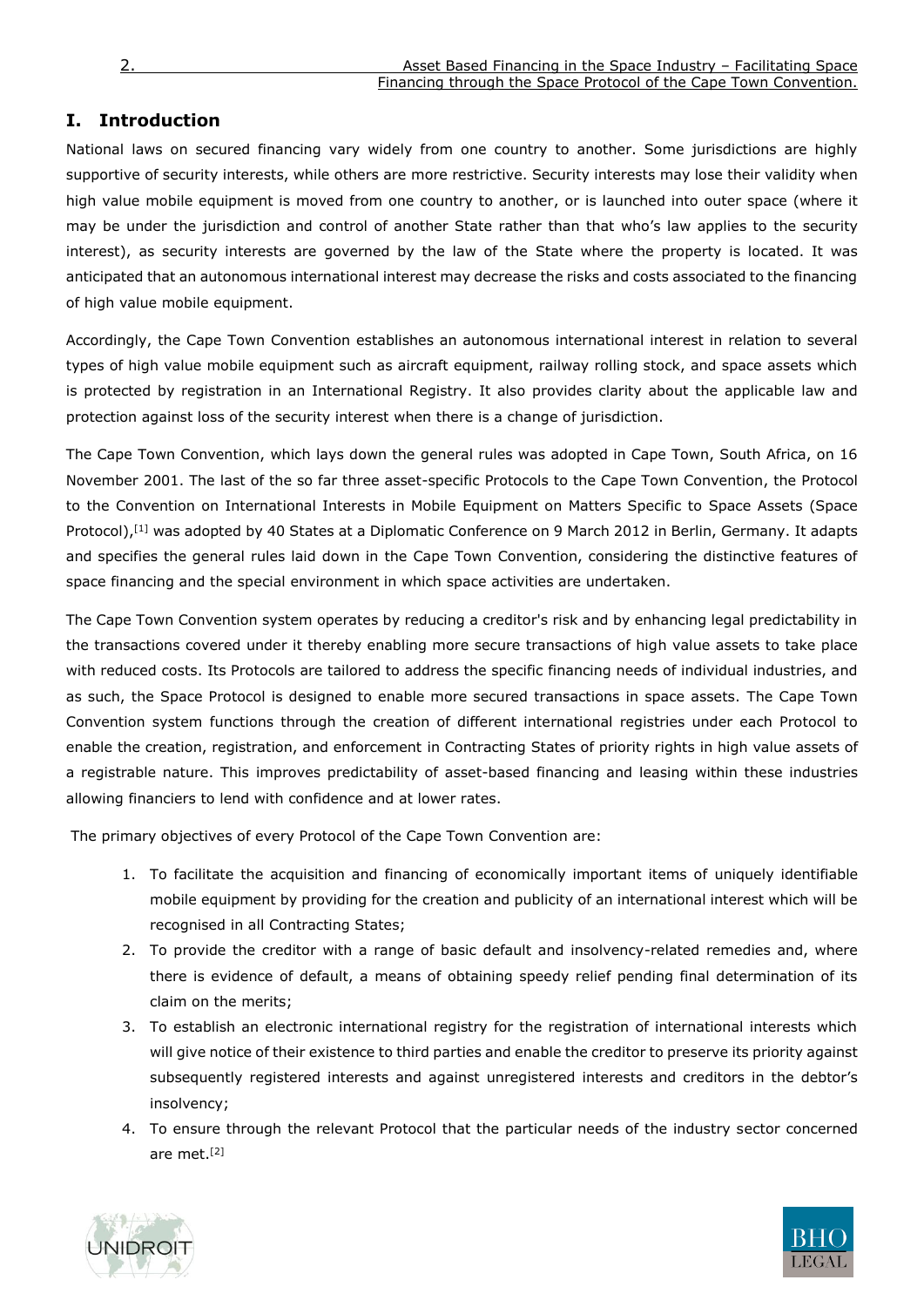## <span id="page-2-0"></span>**II. Important Features**

This section looks at the important features of the Space Protocol within the Cape Town Convention System.

#### <span id="page-2-1"></span>*1. Scope*

A 'Space Asset' is defined in Article I(2)(k) of the Space Protocol as:

*(k) "space asset" means any man-made uniquely identifiable asset in space or designed to be launched into space, and comprising*

*(i) a spacecraft, such as a satellite, space station, space module, space capsule, space vehicle or reusable launch vehicle, whether or not including a space asset falling within (ii) or (iii) below;*

*(ii) a payload (whether telecommunications, navigation, observation, scientific or otherwise) in respect of which a separate registration may be effected in accordance with the regulations; or*

*(iii) a part of a spacecraft or payload such as a transponder, in respect of which a separate registration may be effected in accordance with the regulations,* 

*together with all installed, incorporated or attached accessories, parts and equipment and all data, manuals and records relating thereto.*

The aforementioned definition is inclusive of all space objects which are commonly used by companies in the space industry. It is also cognisant of technological advancements and developments within the space industry, and hence, has given discretion to the Regulations of the International Registry (hereinafter 'Space Registry Regulations'), to be established under the Space Protocol, to decide upon the inclusion of types of payloads, and parts as appropriate, upon consultation with the industry.<sup>[3]</sup>

The first version of the Space Registry Regulations has been finalised at the fourth session of the meetings of the Space Preparatory Commission, which was set up through Resolution 1 of the Diplomatic Conference in Berlin.<sup>[4]</sup> This distinguishes 'transponders or other communication equipment' and other payloads and parts, namely 'observation payload,' 'navigation payload,' 'scientific payload' and 'other parts of a spacecraft or payload'. For the fourth types of assets, Annex 1 to the Space Registry Regulations includes an Explanatory Note to the extent that the bankability of these types of assets is yet to be tested. This means that the Space Registry will start accepting registrations only in spacecraft and transponders or other communication equipment until revisions are made to the draft Space Registry Regulations. This corresponds with the current practice of financial leasing within the space industry, which is limited to satellites, and satellite transponders; however, this may be adjusted in the future as required through the Space Registry Regulations.<sup>[5]</sup>



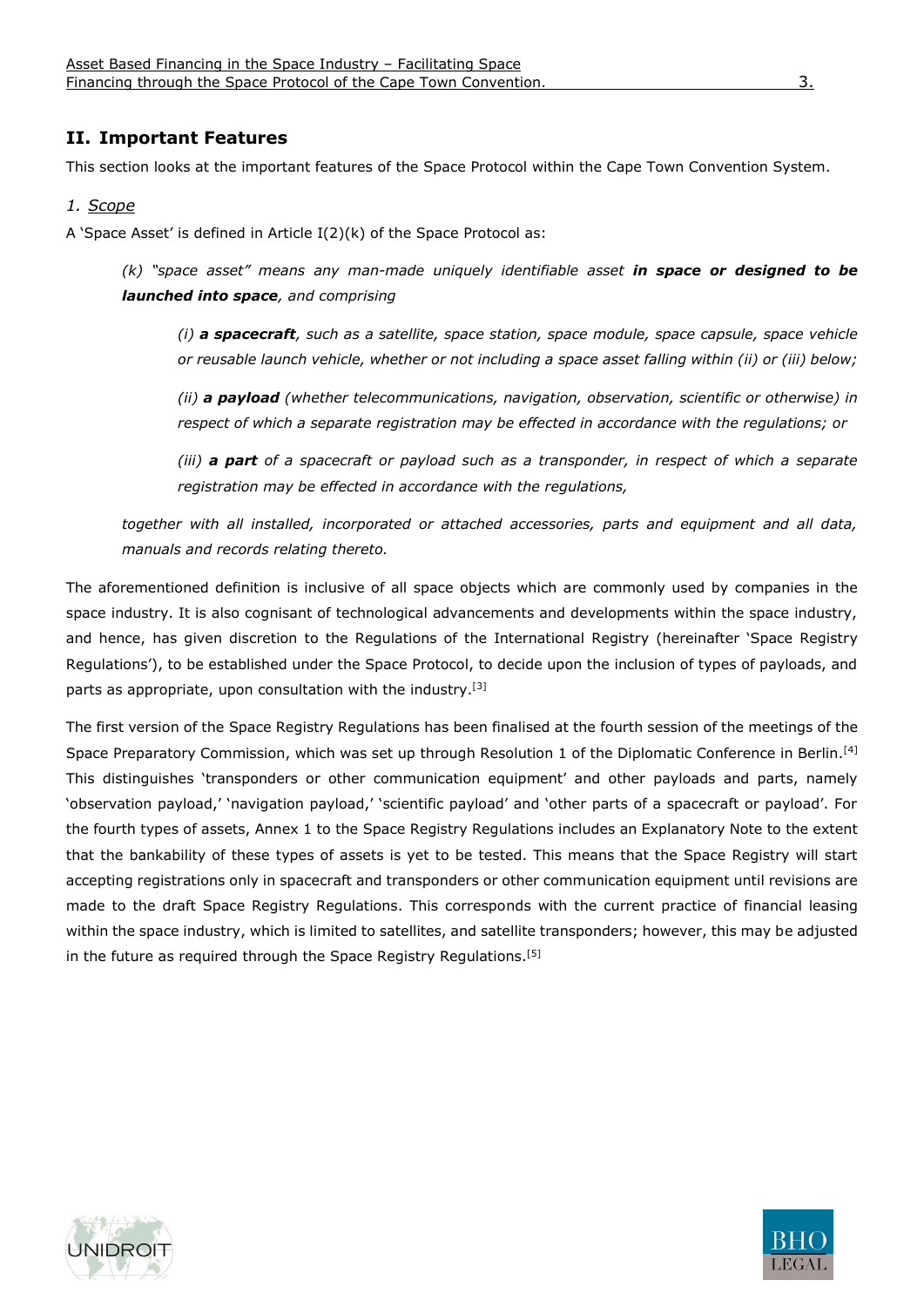

## <span id="page-3-0"></span>*2. International Interests*

An International Interest is defined by Article 2(2) of the Cape Town Convention as:

*2. For the purposes of this Convention, an international interest in mobile equipment is an interest, constituted under Article 7, in a uniquely identifiable object of a category of such objects listed in paragraph 3 and designated in the Protocol:*

*(a) granted by the chargor under a security agreement;*

*(b) vested in a person who is the conditional seller under a title reservation agreement; or*

*(c) vested in a person who is the lessor under a leasing agreement.*





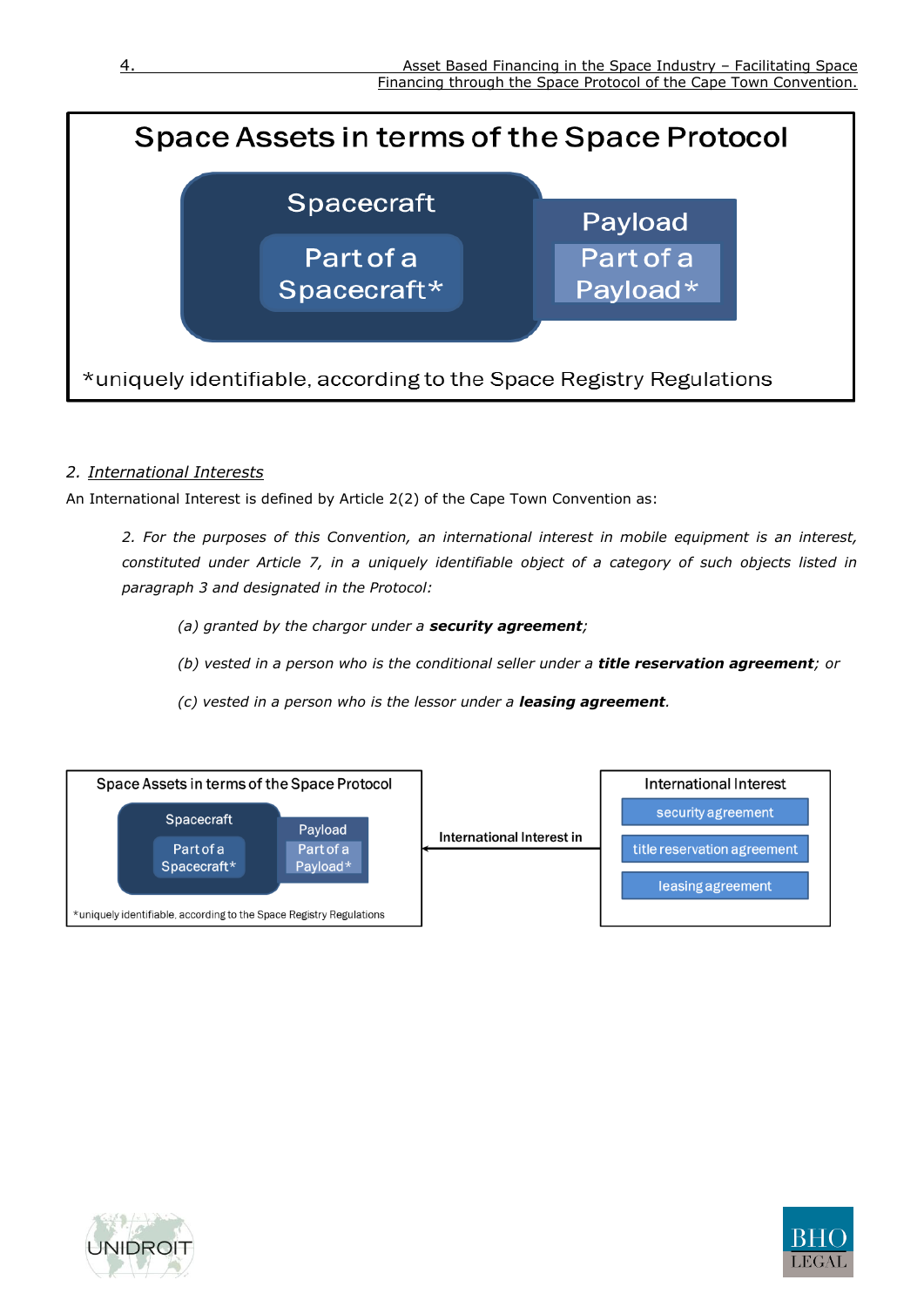## <span id="page-4-0"></span>*3. Registry, Priority, and Insolvency Mechanisms*

The Cape Town Convention system is dependent upon the registration of international interests in international registries as established under each Protocol.<sup>[6]</sup>



Under the Cape-Town regimen, a registered interest has priority over any other interest subsequently registered and over an unregistered interest.



Registration has, accordingly, a considerable impact on the priority of the interest. Hence, the incentive to have rights safeguarded by registration in an international registry can be very strong.

## <span id="page-4-1"></span>*4. Debtor's Rights*

Due to the impracticability of physically repossessing an asset while in outer space, creditors attach value to the revenue streams in relation to the asset in question. Therefore, the Space Protocol contains (in contrast to the other Protocols to the Cape Town Convention) detailed provisions on the assignment of debtor's rights, starting with a rather wide definition of the term under Article I(2)(a) of the Protocol which covers:

> *[…] rights to payment or other performance due or to become due to a debtor by any person with respect to a space asset*;



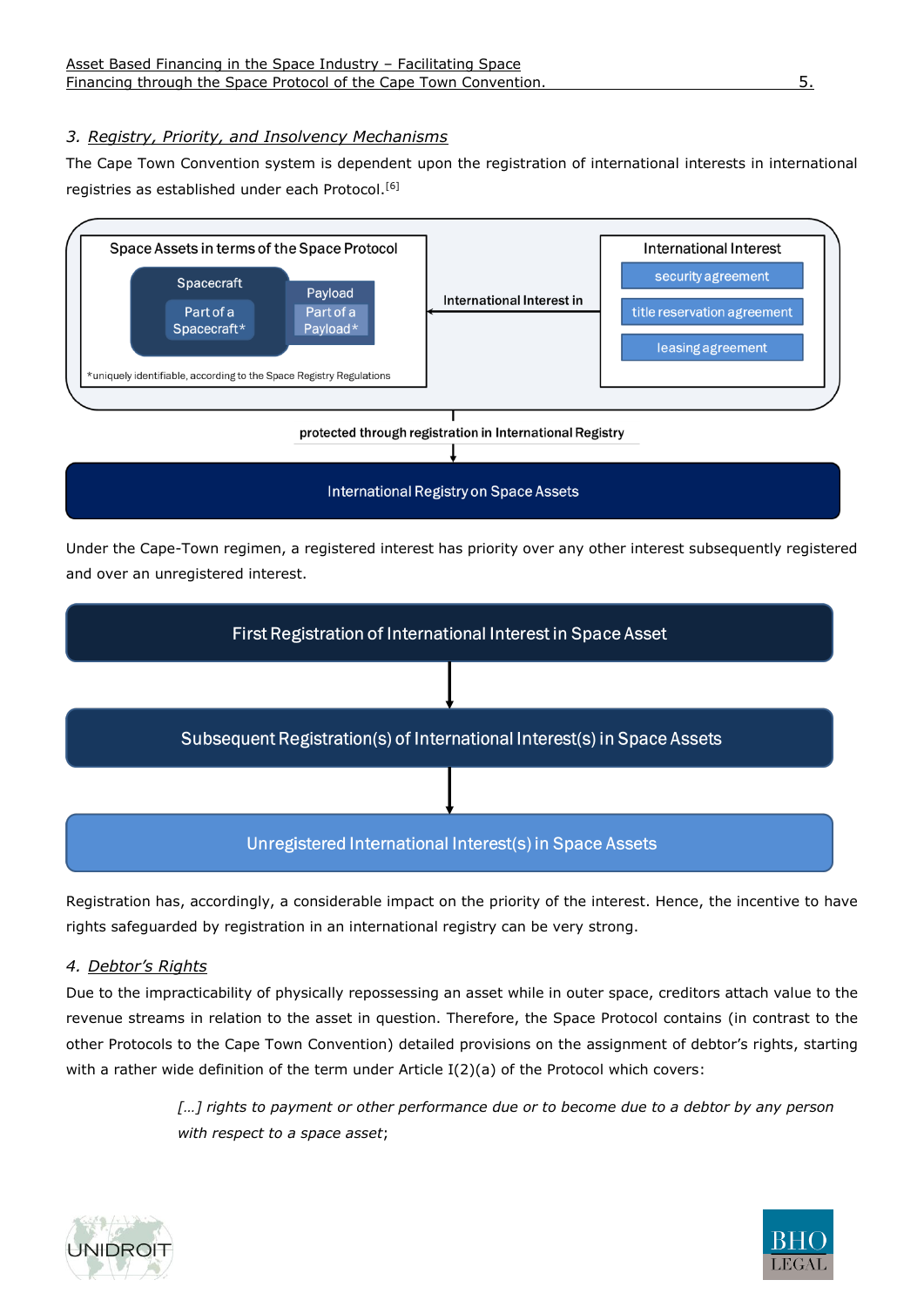However, always provided that these rights are related to the space asset in question, therefore reflecting the nature of the asset based security instrument.

## <span id="page-5-0"></span>*5. Default Remedies and Insolvency Remedies*

Upon default, a creditor may rely upon the default and insolvency remedies available in the Cape Town Convention System to exercise its rights over the asset. These include interim relief, such as the preservation of the asset in the period it takes to exercise the full remedies, taking control of the object charged to, sell or grant a lease of the object or collect or receive any income or profit arising from the management or use of such an object. Under the Space Protocol, Contracting States can opt for one of two Alternatives for the final enforcement of the right to repossession of the asset. These alternatives vary in their timeliness and procedural aspects of enforcing repossession, or curing the default.[7]

Space assets are often used for the provision of essential public services. In order to ensure the continuation of these services, it was agreed that a creditor shall not enforce its remedies in a way that would make the public service unavailable prior to the expiration of a certain period (between three and six months to be declared by Contracting States at the time of ratification). It is left to national laws of each Contracting State to determine which services are needed for the provision of a public service. If, under the laws of the relevant Contracting State, a service is recognised as such, the service provider or the Contracting State may file a public service notice in the International Registry which may limit the exercise of default remedies as described above.<sup>[8]</sup>

It is acknowledged that space assets subject to a security interest may be physically linked to other space assets. The Protocol provides that default remedies may not be enforced as to impair or interfere with the operation of the other asset, if the latter is subject to an international interest or sale with priority to the interest being enforced. Priority may be achieved by registering the other assets within three years from the effective date of the Convention (including the Protocol), which will be deemed to constitute an interest at the time of. This allows for achieving effective protection for already existing assets.

#### <span id="page-5-1"></span>*6. Salvage*

'Salvage' is a legal or contractual right or interest in, relating to or derived from a space asset that vests in the insurer upon the payment of a loss relating to the space asset.

Insurance is an important consideration in the financing of space assets. The Space Protocol seeks to ensure that this aspect of the industry remains unaffected by the Protocol. To this end Article IV(3) explicitly states that nothing in the Convention or Protocol can affect any legal or contractual rights of an insurer to salvage in accordance with the applicable law.

As such, salvage rights, including rights by subrogation, are not affected by the Convention or Protocol, so that any priority dispute between salvage rights and creditor rights will be resolved by the applicable law.<sup>[9]</sup>

#### <span id="page-5-2"></span>*7. TT&C Enforcement Mechanism*

The Space Protocol was drafted specifically keeping in mind the logistical difficulties of physical repossession of space assets. Hence, the drafters paid particular attention to the Tracking, Telemetry and Control (TT&C) of space assets which can be found within the command codes associated to it. Satellite command codes are encryption keys which give control over the satellites. Article XIX allows the parties to an agreement to specifically agree to the placement of command codes and related data and materials with a third party in order to afford the creditor



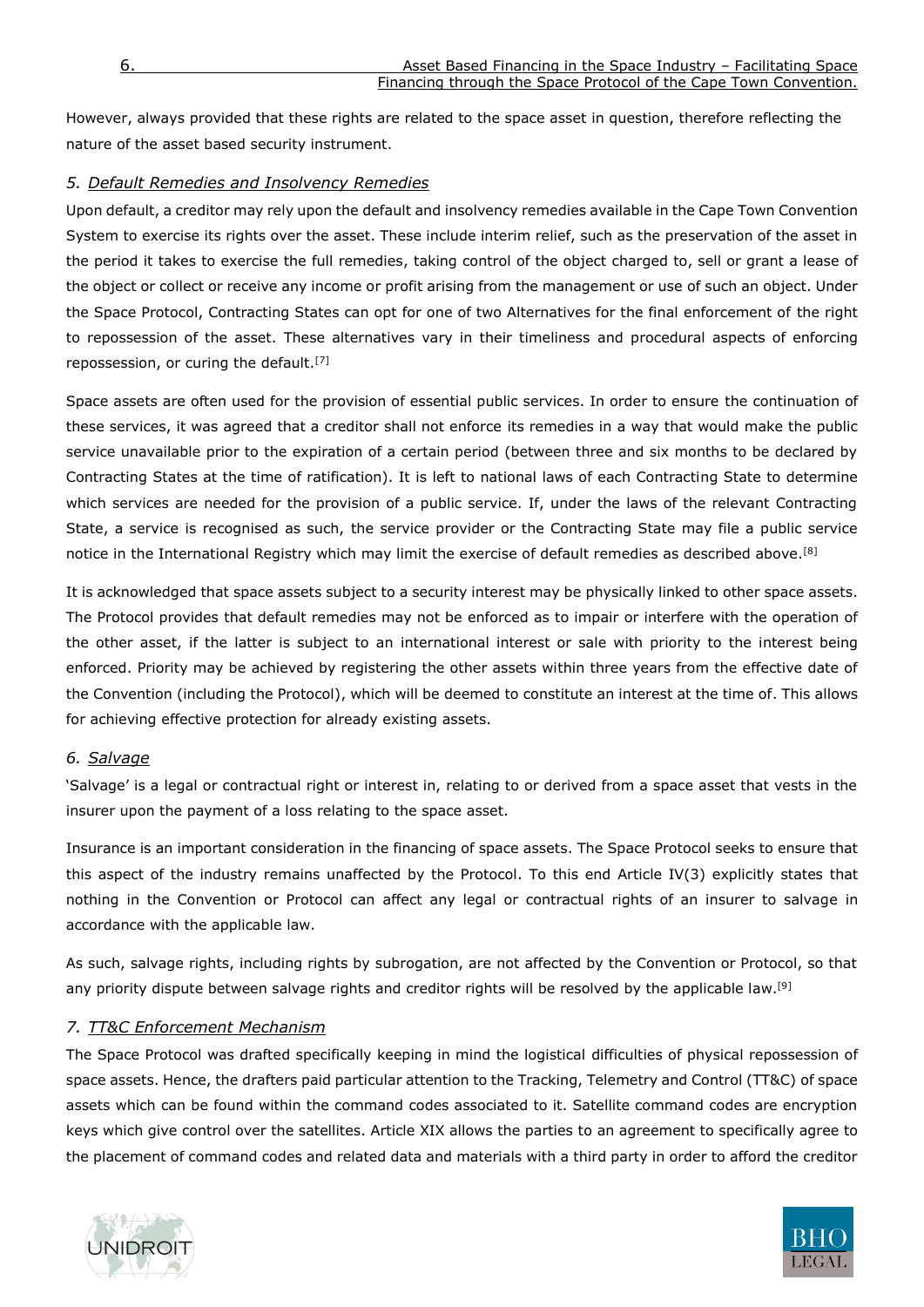an opportunity to establish control over or operate the space asset remotely in order to efficiently exercise its rights, as granted under the Space Protocol.<sup>[10]</sup>

However, Article XXVI(2)(c) restricts Article XIX in that laws and regulations of Contracting States can prohibit, restrict, or attach conditions to the placement of command codes with third parties.

## <span id="page-6-0"></span>**III. Financing Mechanism**

With the size of the global space economy now over 350 Billion USD in 2017, the amount of capital required to finance space related projects has exponentially increased in the recent past. The Space Protocol introduces an additional mechanism of attaining finance which presently is seldom used in the space industry. This mechanism has already proven its usefulness in the aviation industry through the Aircraft Protocol of the Cape Town Convention which has brought billions in benefits since entering into force in 2006.[11]

Investing in the space industry has a much higher degree of risk associated to it than investing in other industries, keeping in mind the volatility of space and the generally high requirement of capital for any space venture, often starting with expensive research and development activities. One way to reduce investor risk and uncertainly is to ensure uniform rules governing investments through the introduction of a security package that can be perfected and enforced at low costs. This will mitigate the default risk and enhance the creditor's confidence in recovering its investment.[12]

This section looks at the asset financing model as an alternative means of financing for the space industry and highlights its benefits, particularly for the NewSpace sector.

#### <span id="page-6-1"></span>*1. Asset Financing Scheme*

The space industry has recently had a large influx of start-ups and new entrants broadly categorised as NewSpace. These companies are mostly small enterprises with robust business models that intend to derive a profit from using space applications or conducting space exploration. Their products depend upon the use of advanced and innovative technologies that would be used in outer space to offer services to their customers.

For a commercial enterprise to grow and become profitable, it has to first spend money on various necessities to establish its business, and this usually means that it must borrow money from an available source. When deciding whether to extend credit, the potential lender or creditor will first try to ascertain whether their money is likely to be repaid. For this, they will look towards the credibility of the company and will undertake a risk analysis for their investment.

Most NewSpace start-ups do not possess the AAA credit ratings which their traditional, already well-established space counterparts possess and hence creditors are not willing to lend to them at affordable rates. The following chart plots the normal financing cycle of a start-up, such as the ones found in the NewSpace industry, against the risk associated with investing in such start-ups (Note: Risk line is not plotted consistent with revenue – risk decreases as revenue increases): [13]



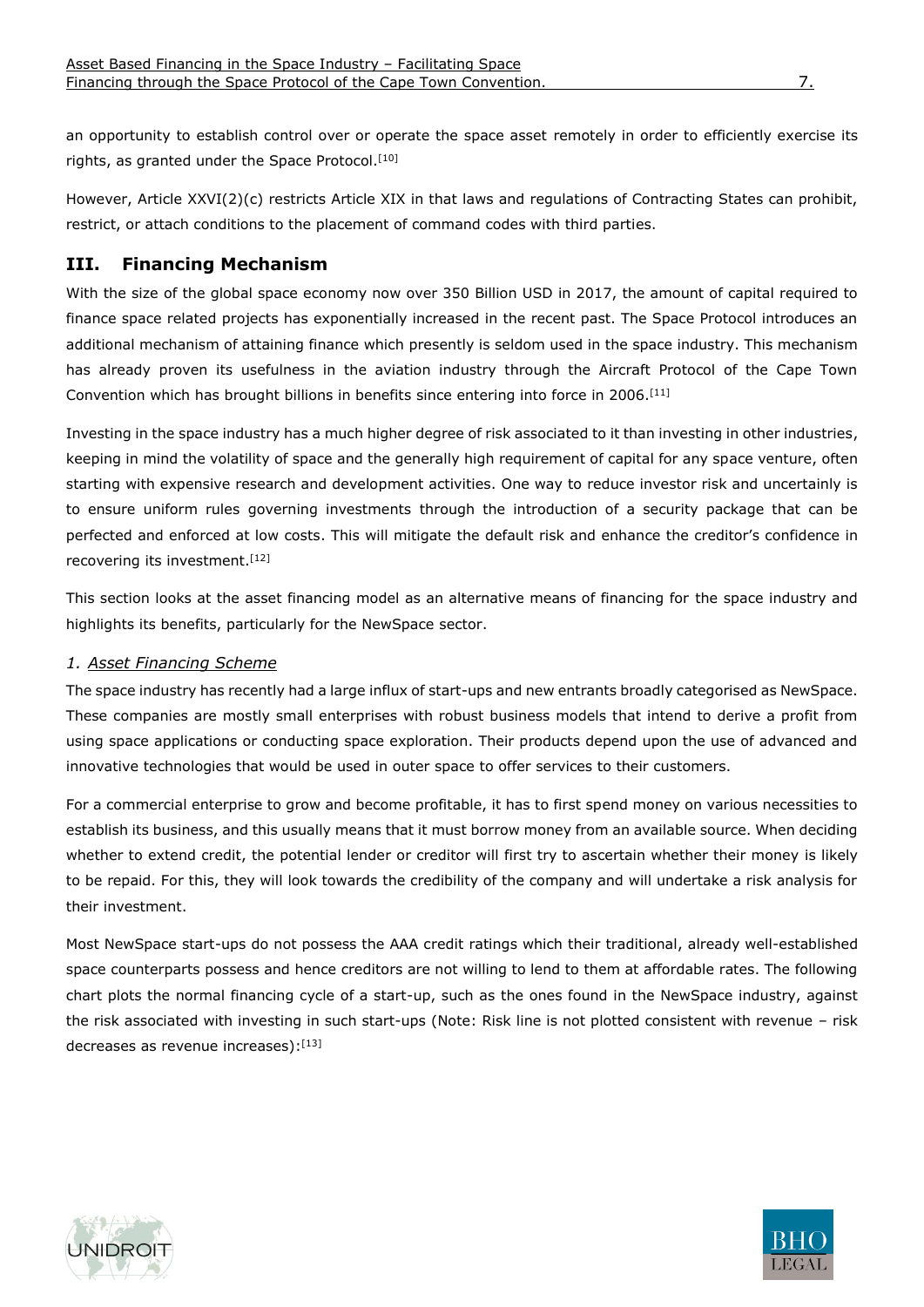Convention.

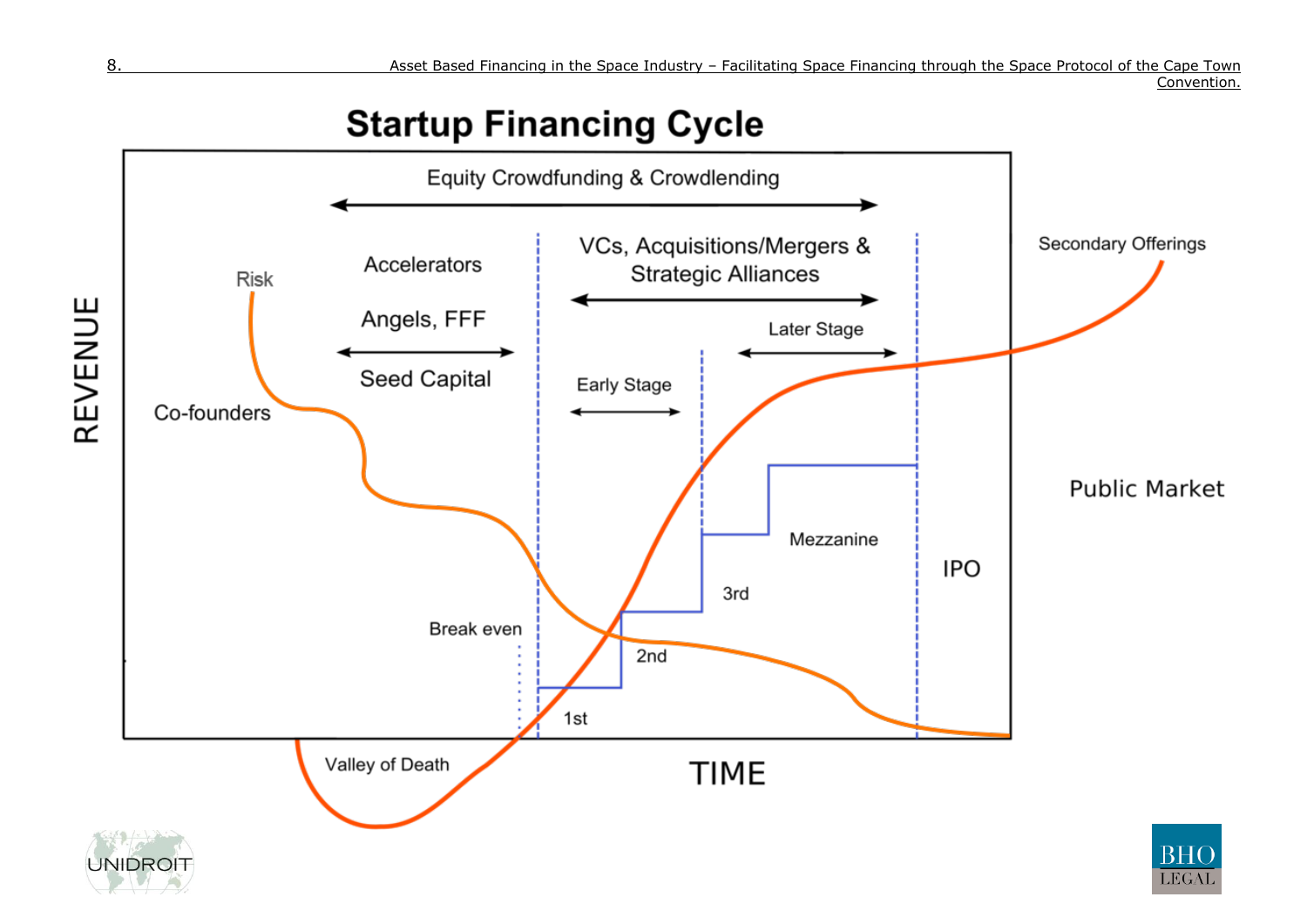Asset financing allows companies to leverage their assets, and attain finance by giving creditors rights in those assets. The benefit of asset backed financing is that, in the case where the debtor cannot repay its debt to the creditor, the asset itself, or interests in the asset, may come under the ownership and/or control of the creditor. In this manner, the creditor will be paid back some of the credit they have extended to the debtor. This is more desirable to a creditor than offering the profits of the enterprise, especially when the enterprise fails and the creditor would therefore receive little or no return on their outlay.[14]

In the financing cycle outlined on the previous page, the Space Protocol has the capacity to greatly reduce the investor's risk at the stage when the idea has attained fruition and can be seen in the form of an asset. When the start-up reaches the stage where it can show investors its technology, and can produce this technology, either with the help of external manufacturers, or internally, creditors may then be willing to acquire rights within this technology (asset), in exchange for lenient lines of credit. According to the circumstances of the project and the preferences of the parties, asset-based financing may be more desirable than other methods of accumulating capital. The following chart displays the structure of a very simplistic sale and leaseback transaction which startups, and other companies may be able to engage in upon the complete development of their products:



The Space Protocol highly facilitates these types of transactions such that it reduces the riskiness of the extension of credit, by making it more likely that the amount loaned will be repaid if the debtor becomes insolvent; and that the creditor reduces their burden of monitoring the debtor absconding with the credit, because the creditor now only has to monitor the asset securing the loan, and not the overall business and profitability of the debtor's enterprise.

By creating an international registry where interests in space assets can be recorded and perfected, the Space Protocol offers increased security and confidence to lenders to invest in the space industry. The fact that the Space Protocol additionally introduces a strong set of internationally recognised and thus enforceable remedies



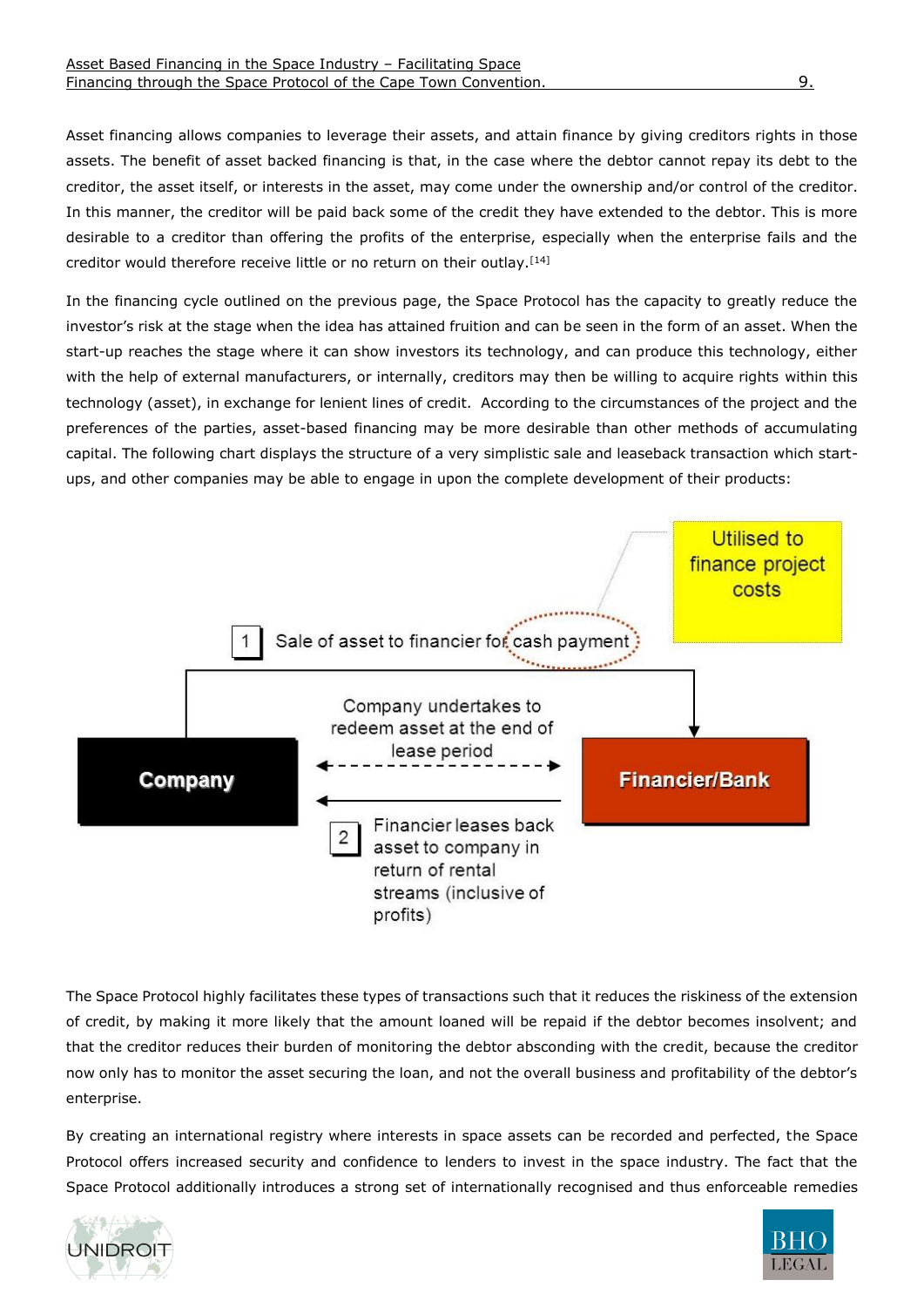in the case of a default further secures the investment and allows creditors from all across the world to invest capital in space assets, including and particularly in case of cross border movements and entities from different States, as is common for space projects.<sup>[15]</sup>

The Space Protocol ensures that a standard set of international rules apply to such secured transactions. This ensures that the creditors do not have to be wary of a multiplicity of rules when internationally investing in space industry projects. Moreover, this also ensures that the presence of the asset in space has no substantial legal bearing on the financing contract. Furthermore, as most start-ups only have their idea or asset to leverage, and set as collateral, it allows companies to also rely upon their work and technology to secure financing as opposed to divesting their stocks or securing loans with very high interest rates. This offers many benefits to NewSpace companies, and entrants into the space industry from developing countries who have trouble accessing the traditional types of funding available for space related ventures.

The primacy and safety of their interests in space assets, alongside the application of a strong system of remedies makes asset financing a very attractive option for investors looking to contribute capital to the space industry. It removes the issues of a multiplicity of conflicting rules applying to secured transactions of an international nature, and issues related to rights over assets. Moreover, future creditors within the same asset can also easily search the online registry to ensure that they are making investments clear of already existing third-party interests.<sup>[16]</sup>

#### <span id="page-9-0"></span>*2. Example of a Transaction in Space Assets under the Space Protocol*

The following is a fictitious example of a transaction under the Space Protocol:

ABC is a NewSpace company based in a developing country which has ratified the Space Protocol of the Cape Town Convention. ABC is developing small satellite technology and intends to launch a constellation of 10 satellites into lower earth orbit (LEO) for earth observation purposes. They have managed to use commercial off the shelf (COTS) components to develop their first satellite and have conducted tests on this satellite in a laboratory and in a near space environment. Their initial developmental and testing phase was funded by an angel investor who has acquired a 30% stake in their company. They now require an injection of additional capital to manufacture their fleet and launch it into outer space.

XYZ Bank is a commercial bank in a highly developed country which is not a signatory to the Space Protocol. It has a portfolio of investments in space industry projects but typically only lends to AAA rated companies from developed economies who have a strong history in space exploration and strong financial backing.

The cost of development and launch of each small satellite is 35 Million Euros. ABC prepares a proposal to set up 10 separate Special Purpose Vehicles (SPVs) to finance each satellite individually through loans from XYZ Bank repayable over the course of 5 years. ABC offers XYZ a secured interest in each of their satellites up until the full repayment of the loans.

The deal is agreed. XYZ Bank registers International Interests in the International Registry in all 10 of the satellites at the stage of manufacturing when the satellites could be clearly identified. The parties agreed in writing that ABC is at default in terms of the Cape Town regimen when it has not paid back its debt to the XYZ bank for more than two months.



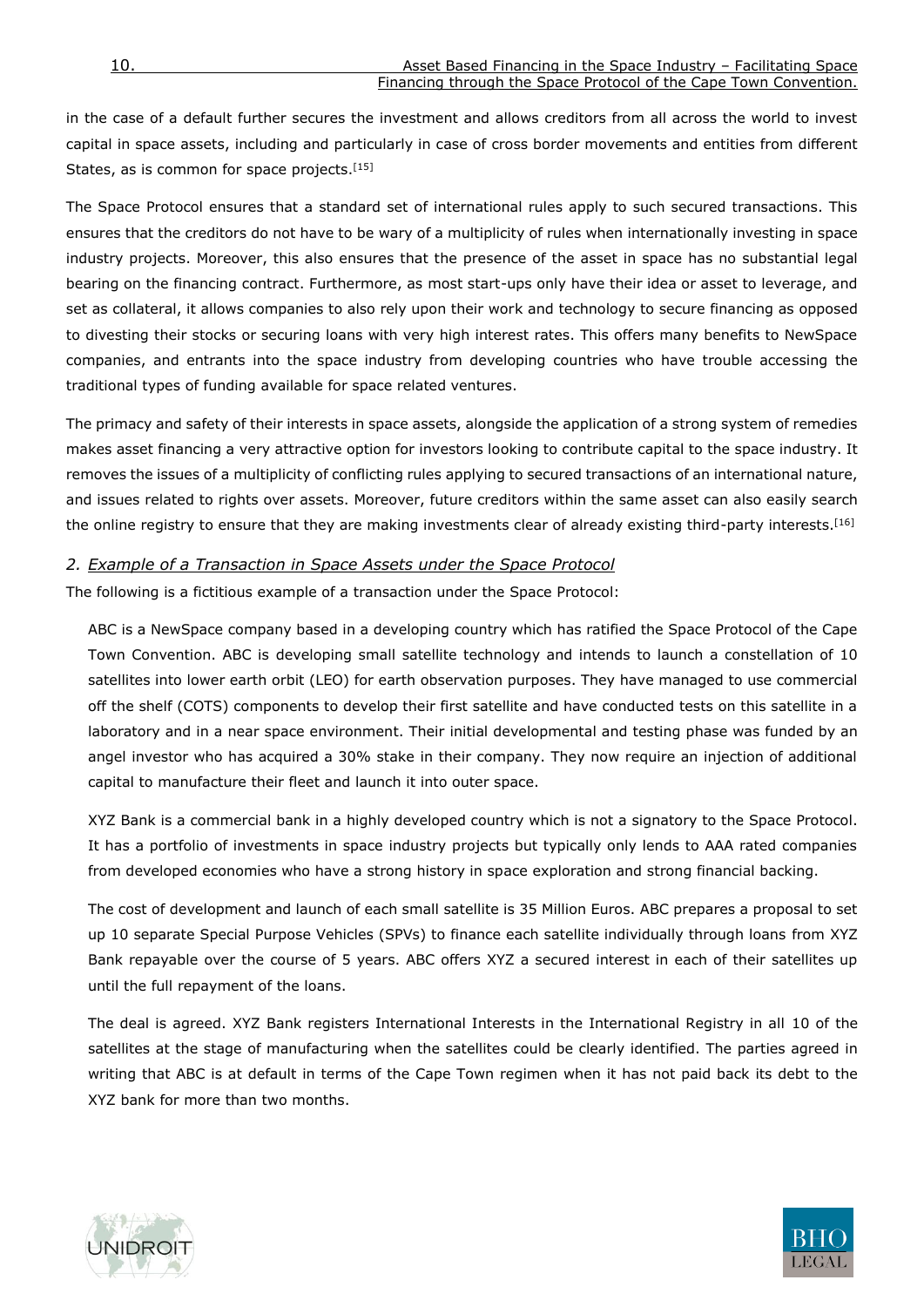#### *Scenario 1:*

ABC launches all ten of their satellites 6 months after the agreement and continues to pay back its debt to XYZ Bank. Overall, the business of ABC is developing well. However, close to the break-even ABC is running low in cash, though late payments by ABC have not yet triggered default. Most recently, ABC has agreed on a deal with a future anchor client. Accordingly, it anticipates major revenues. In order to meet its obligations towards the XYZ Bank, ABC decides to assign debtor's rights, namely the right of payment by its future anchor client, to XYZ Bank. The assignment is recorded in the International Registry against the asset and claims priority over any future assignments to other parties. Through the assignment of these future debtor's rights ABC is able to meet its obligations towards XYZ Bank until the break-even while continuing the operations.

#### *Scenario 2:*

In this scenario, ABC was not able to pay its debt for more than two months. A default notice is filed in the International Registry which entitles XYZ Bank to exercise any of the remedies available under the Cape Town regimen, i.e. take possession or control, sell or grant a lease, or collect or receive any income or profits. XYZ Bank may take control through the documentation and data to be provided by ABC, namely including TT&C command codes and operational procedures, and by taking operational services from commercial ground control service providers or by terminating the debtor's right of use on a contractual basis. Once XYZ has taken control, it may sell the services in the market or grant a lease to another operator. Collecting or receiving any income or profits generated through the operations of the assets seems to be the most viable option, taking into account that future revenues can be anticipated.

## <span id="page-10-0"></span>**IV. FAQs**

## <span id="page-10-1"></span>*1. What are the identification criteria for space assets to be registered in the Space Registry?*

In order to ascertain the identifiers for Space Assets, the Space Protocol referred this task to the Space Registry Regulations. The present version of the Space Registry Regulations require all assets to be associated to a 'unique identification number'. The process for the issuance of this number is detailed in Annex 2 of these Regulations. The owner of a space asset may request issuance of a unique identification number by providing the Registrar with (a) the name of the owner, (b) the name of the manufacturer, (c) the manufacturer's contract reference number and (d) the category of space asset. If it appears that a unique identification number already exists for a particular asset, then the Registrar must use this. Furthermore, The Registrar shall then create a 'unique identification file' for each space asset for which the unique identification number is issued and record the unique identification number in the file. It is in this file that an international interest, when effecting its registration, is recorded. Additional information to be used for reference, though not for determining priority, is also recorded in the same file.

Additional information such as the UTC time of the launch of the object, the frequency allotted to it, or any other COSPAR unique identifier associated to it may also be entered into the file.

#### <span id="page-10-2"></span>*2. What is the status of physically linked assets?*

Often, spacecraft are comprised of different modules that are physically linked together (e.g. the International Space Station). Article XVII(3) prescribes a significant restriction on the exercise of remedies related to physically



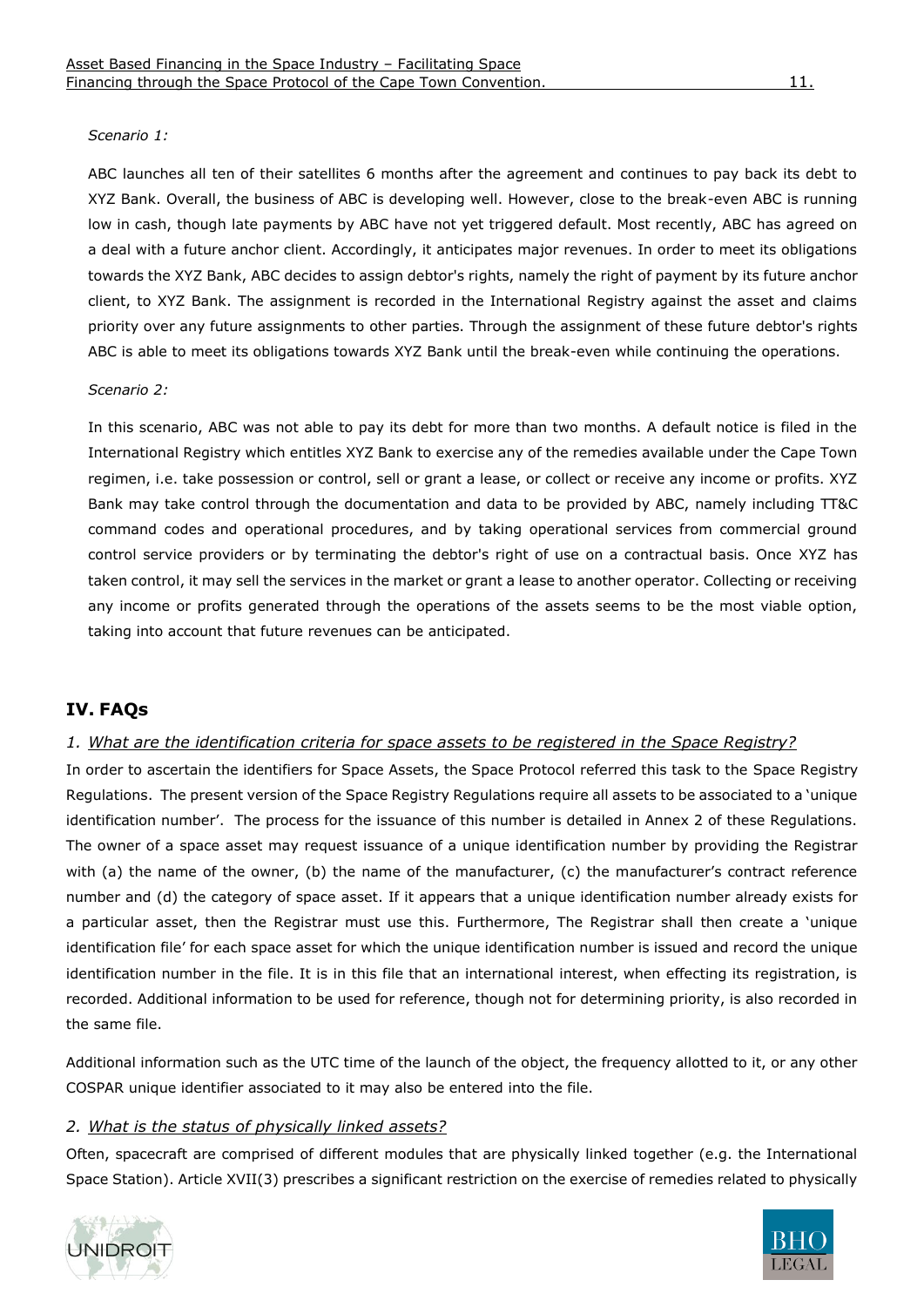linked assets. A creditor may not enforce an international interest in a space asset that is physically linked with another space asset so as to impair or interfere with the operation of the other space asset.

There are two limitations on the Article XVII(3) rule:

- A creditor or buyer of the physically linked space asset must have registered its interest in the space asset before the interest of the enforcing creditor was registered.
- Article XVII(3) only takes effect subject to any agreement to the contrary between the two parties concerned (i.e. it is not a mandatory provision).

This rule is not strictly a priority issue, as the two interests relate to different space assets which are physically linked, rather than two interests in the same asset.

## <span id="page-11-0"></span>*3. Does the Space Protocol impact already existing models of space financing?*

The Space Protocol has no impact on already existing means of space financing. It introduces an additional mechanism of attaining finance for those companies which cannot presently secure a line of credit for their work at reasonable rates, and creates a new avenue for already existing space companies to find capital for projects from a more international investor pool. It further provides effective means of protection for already existing assets, should they eventually be linked to other space assets subject to a security interest.

## <span id="page-11-1"></span>*4. When will the Space Protocol enter into force?*

For the entry into force of the Space Protocol, a minimum of 10 ratifications, as well as a fully operational International Registry is required. As of August 2018, 4 States (Burkina Faso, Germany, Saudi Arabia, and Zimbabwe) have signed the Space Protocol.



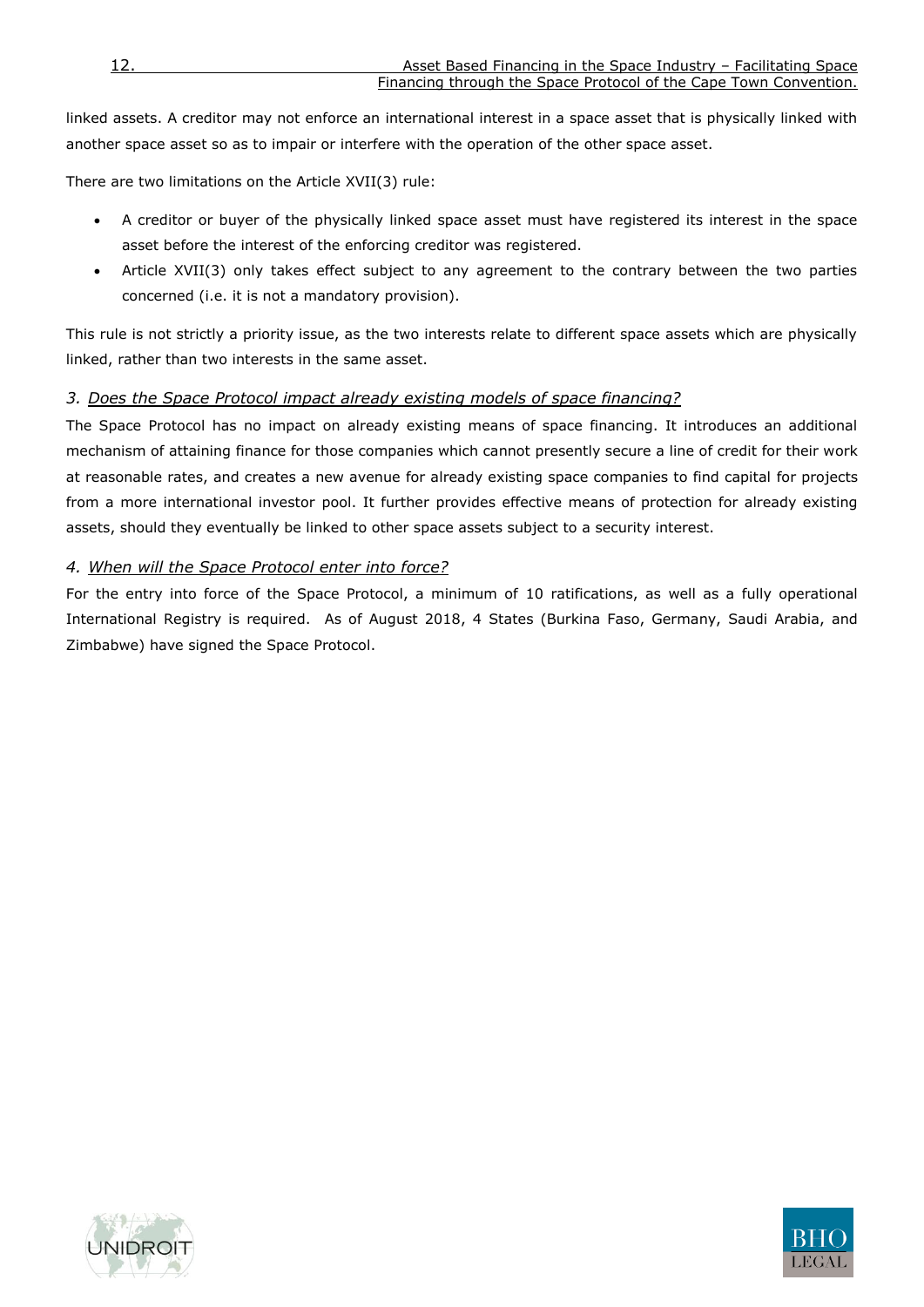# <span id="page-12-0"></span>**V. Useful Resources**

- Official UNIDROIT Website at<https://www.unidroit.org/instruments/security-interests/space-protocol> or email us at [info@unidroit.org.](mailto:info@unidroit.org)
- Official Commentary on the Convention on International Interests in Mobile Equipment and the Protocol thereto on Matters specific to Space Assets by Professor Sir Roy Goode CBE, QC, UNIDROIT 2013, ISBN 88-86449-21-6 at<https://www.unidroit.org/space-protocol-official-commentary>
- Cape Town Convention Academic Conference Paper: 'Comparative analysis of aircraft, rail and space international registries and their regulatory provisions.' Rory McPhillips, Howard Rosen, Souichirou Kozuka, Stuart Kennedy (2016) Available at: [https://www.law.ox.ac.uk/sites/files/oxlaw/comparative\\_analysis\\_of\\_aircraft\\_rail\\_and\\_space\\_internatio](https://www.law.ox.ac.uk/sites/files/oxlaw/comparative_analysis_of_aircraft_rail_and_space_international_registries_and_their_regulatory_provisions.pdf)

[nal\\_registries\\_and\\_their\\_regulatory\\_provisions.pdf](https://www.law.ox.ac.uk/sites/files/oxlaw/comparative_analysis_of_aircraft_rail_and_space_international_registries_and_their_regulatory_provisions.pdf)

- 'Financing space ventures' in Handbook of Space Law edited by Frans von der Dunk and Fabio Tronchetti - Mark Sundahl - Edward Elgar Publishing 2015 - ISBN 978 1 78100 035 9
- The Cape Town Convention: Its Application to Space Assets and Relation to the Law of Outer Space (Studies in Space Law) - Mark J. Sundahl - Martinus Nijhoff (September 9, 2013) Martinus Nijhoff (September 9, 2013) - ISBN 9004208917
- Contracting for Space: Contract Practice in the European Space Sector Lesley Jane Smith, Ingo Baumann - Ashgate Publishing, Ltd., 2011 – ISBN 1409419231
- Financing for Commercial Space: Asset-Backed Financing, International Space Law and the UNIDROIT Draft Protocol on Space Assets – Thesis by Christopher Daniel Johnson – Available at: [https://swfound.org/media/205388/financing\\_commercial\\_space.pdf](https://swfound.org/media/205388/financing_commercial_space.pdf)